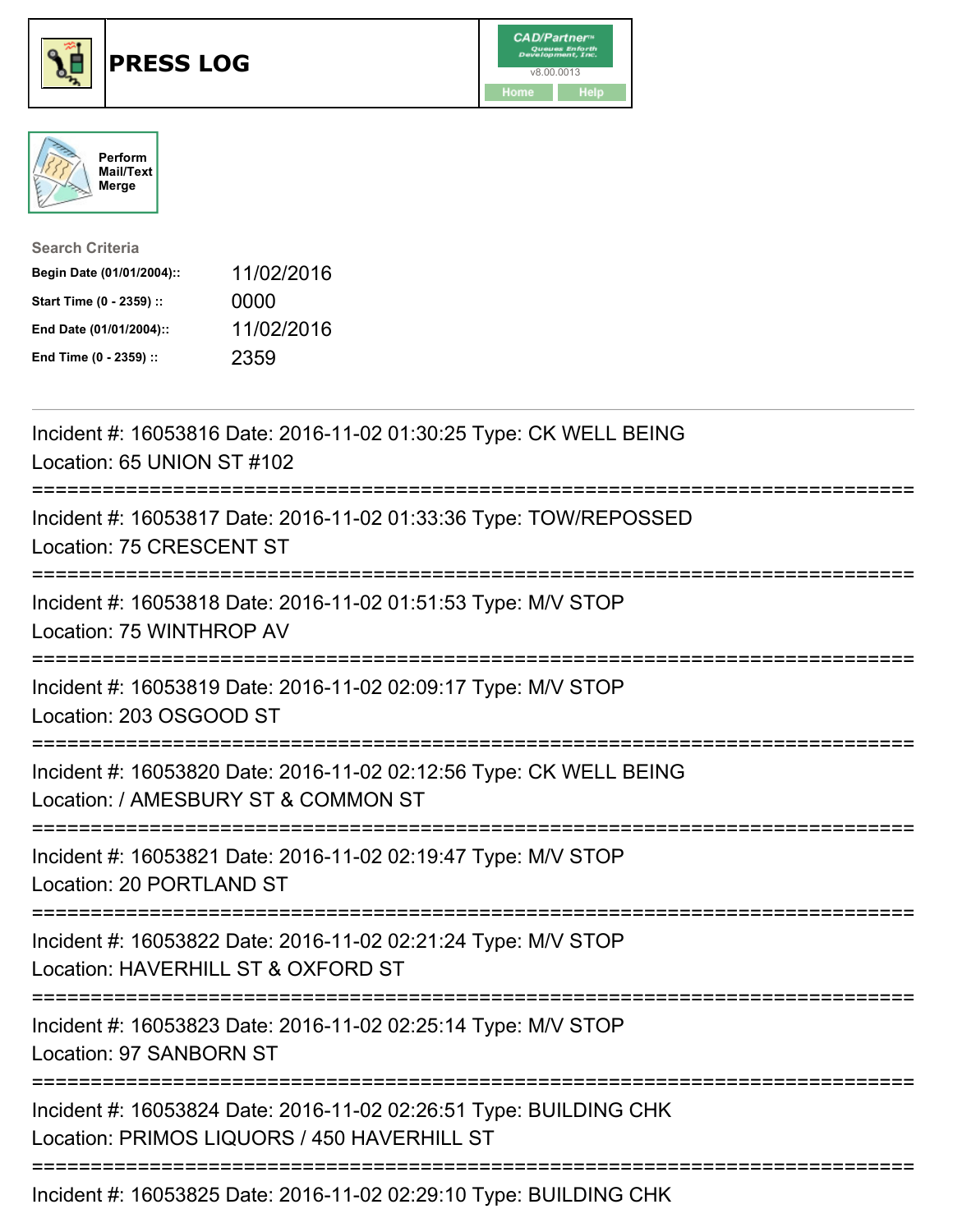Location: GRUMPY G / 91A COMMON ST =========================================================================== Incident #: 16053826 Date: 2016-11-02 02:30:15 Type: M/V STOP Location: HAVERHILL ST & MARGIN ST =========================================================================== Incident #: 16053827 Date: 2016-11-02 02:33:02 Type: BUILDING CHK Location: EXETER ST & WINTHROP AV =========================================================================== Incident #: 16053828 Date: 2016-11-02 02:34:54 Type: M/V STOP Location: ESSEX ST & FRANKLIN ST =========================================================================== Incident #: 16053829 Date: 2016-11-02 03:00:04 Type: BUILDING CHK Location: 414 COMMON ST =========================================================================== Incident #: 16053830 Date: 2016-11-02 03:03:05 Type: M/V STOP Location: AMESBURY ST & COMMON ST =========================================================================== Incident #: 16053831 Date: 2016-11-02 03:24:11 Type: SPECIAL CHECK Location: DENNYS / 160 WINTHROP AV =========================================================================== Incident #: 16053832 Date: 2016-11-02 03:39:51 Type: BUILDING CHK Location: SUPERIOR CLEANERS / 37 ESSEX ST =========================================================================== Incident #: 16053833 Date: 2016-11-02 03:40:08 Type: BUILDING CHK Location: CORINA'S BEAUTY SALON / 125 JACKSON ST =========================================================================== Incident #: 16053834 Date: 2016-11-02 03:43:01 Type: M/V STOP Location: PROSPECT CT =========================================================================== Incident #: 16053835 Date: 2016-11-02 03:43:35 Type: M/V STOP Location: AMESBURY ST & COMMON ST =========================================================================== Incident #: 16053836 Date: 2016-11-02 03:47:38 Type: BUILDING CHK Location: ALEX'S PIZZA / 311 F HAVERHILL ST =========================================================================== Incident #: 16053837 Date: 2016-11-02 03:52:03 Type: M/V STOP Location: E HAVERHILL ST & OAK ST =========================================================================== Incident #: 16053838 Date: 2016-11-02 04:08:23 Type: DISABLED MV Location: AMESBURY ST & LOWELL ST =========================================================================== Incident #: 16053839 Date: 2016-11-02 05:47:09 Type: ALARM/BURG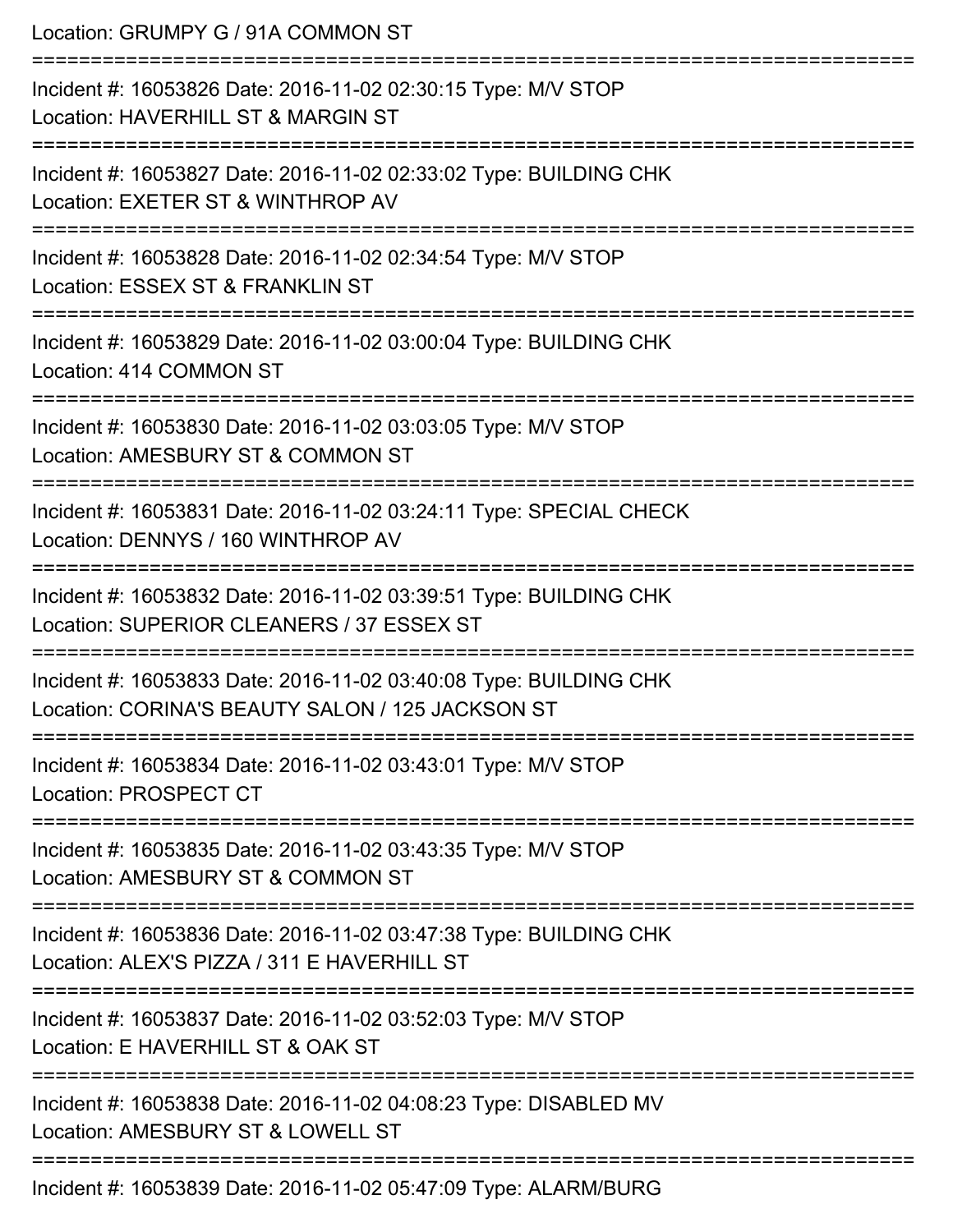| Incident #: 16053840 Date: 2016-11-02 06:03:00 Type: WARRANT SERVE<br>Location: 118 JACKSON ST         |
|--------------------------------------------------------------------------------------------------------|
| Incident #: 16053841 Date: 2016-11-02 07:16:23 Type: SUS PERS/MV<br>Location: DENNYS / 160 WINTHROP AV |
| Incident #: 16053842 Date: 2016-11-02 07:25:17 Type: PARK & WALK<br>Location: BROADWAY & HAVERHILL ST  |
| Incident #: 16053843 Date: 2016-11-02 07:27:10 Type: M/V STOP<br>Location: ESSEX ST & MILL ST          |
| Incident #: 16053844 Date: 2016-11-02 08:03:16 Type: INVESTIGATION<br>Location: 408 LOWELL ST          |
| Incident #: 16053845 Date: 2016-11-02 08:15:50 Type: M/V STOP<br>Location: HAMPSHIRE ST & HAVERHILL ST |
| Incident #: 16053847 Date: 2016-11-02 08:18:31 Type: AUTO ACC/PI<br><b>Location: 290 MERRIMACK ST</b>  |
| Incident #: 16053846 Date: 2016-11-02 08:20:06 Type: TEST QED<br>Location: 49 SPRINGFIELD ST           |
| Incident #: 16053848 Date: 2016-11-02 08:20:32 Type: THREATS<br>Location: 17 DURHAM ST                 |
| Incident #: 16053849 Date: 2016-11-02 08:21:13 Type: STOL/MV/PAS<br>Location: 262 FARNHAM ST           |
| Incident #: 16053850 Date: 2016-11-02 08:22:41 Type: UNKNOWN PROB<br>Location: 49 SPRINGFIELD ST FL 3  |
| Incident #: 16053851 Date: 2016-11-02 09:10:19 Type: PARK & WALK<br>Location: BRADFORD ST & BROADWAY   |
| Incident #: 16053852 Date: 2016-11-02 09:15:10 Type: ALARM/BURG<br>Location: 80 SUNRAY ST              |
| Incident #: 16053853 Date: 2016-11-02 09:19:21 Type: M/V STOP                                          |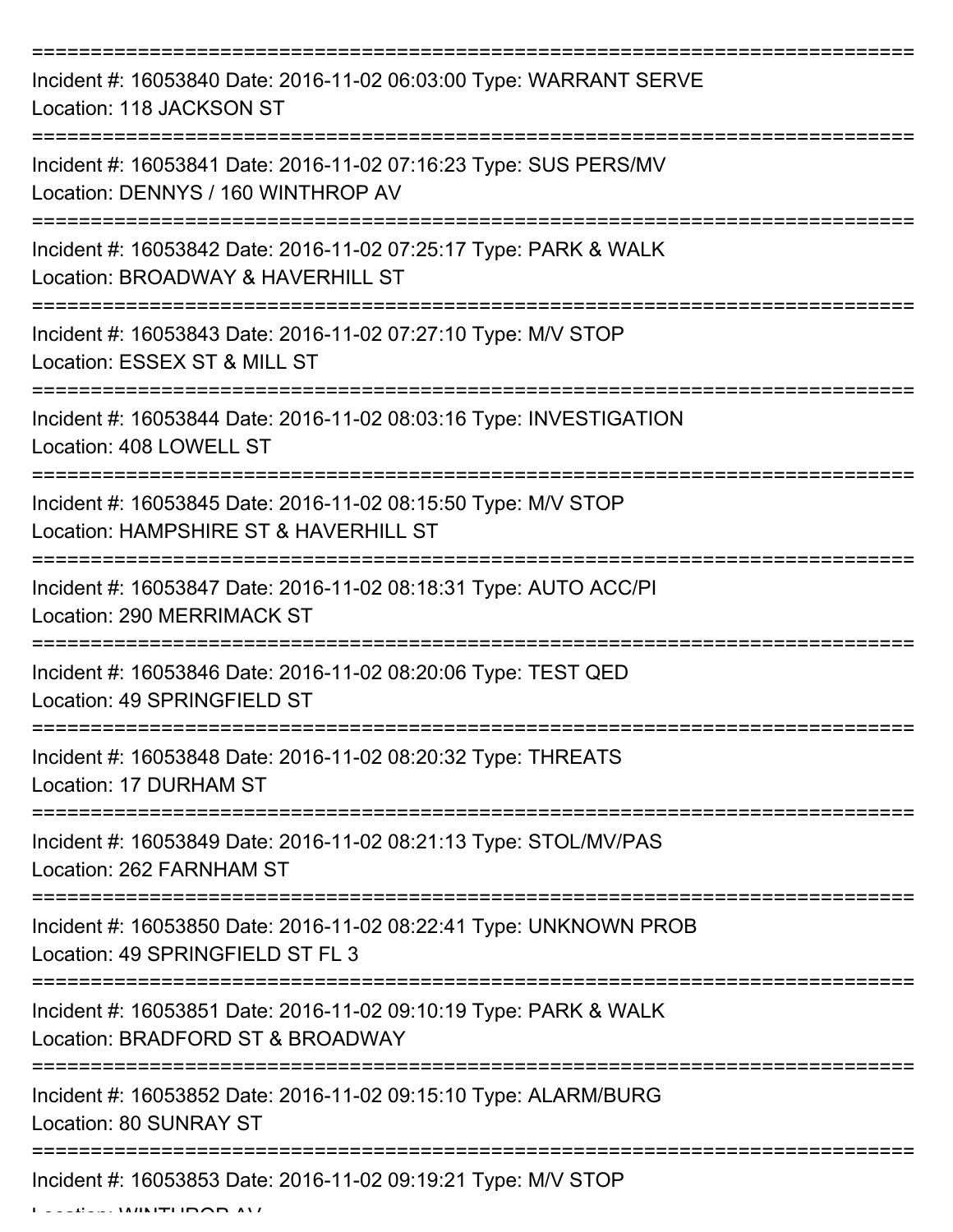| Incident #: 16053854 Date: 2016-11-02 09:21:34 Type: B&E/DWELL/AT<br>Location: 274 E HAVERHILL ST #8 FL 1    |
|--------------------------------------------------------------------------------------------------------------|
| Incident #: 16053855 Date: 2016-11-02 09:25:36 Type: DEATH SUDDEN<br>Location: 544 ANDOVER ST FL 3           |
| Incident #: 16053856 Date: 2016-11-02 09:28:48 Type: M/V STOP<br>Location: BUTLER ST & MILTON ST             |
| Incident #: 16053857 Date: 2016-11-02 09:34:48 Type: SUS PERS/MV<br>Location: 122 MYRTLE ST                  |
| Incident #: 16053858 Date: 2016-11-02 09:41:40 Type: TOW OF M/V<br>Location: 108 HAVERHILL ST                |
| Incident #: 16053859 Date: 2016-11-02 09:47:01 Type: AUTO ACC/UNK PI<br>Location: AMESBURY ST & CANAL ST     |
| Incident #: 16053860 Date: 2016-11-02 09:49:37 Type: HIT & RUN M/V<br>Location: 207 BRUCE ST                 |
| Incident #: 16053861 Date: 2016-11-02 09:54:28 Type: ASSSIT OTHER PD<br>Location: 118 JACKSON ST             |
| Incident #: 16053862 Date: 2016-11-02 09:57:48 Type: NOTIFICATION<br>Location: 84 KINGSTON ST FL 2           |
| Incident #: 16053863 Date: 2016-11-02 10:03:26 Type: ALARM/HOLD<br>Location: ALL CHECKS CASHED / 98 BROADWAY |
| Incident #: 16053864 Date: 2016-11-02 10:06:19 Type: ANIMAL COMPL<br>Location: ANDOVER ST & BEACON ST        |
| Incident #: 16053865 Date: 2016-11-02 10:07:17 Type: SUICIDE ATTEMPT<br>Location: 247 FARNHAM ST FL 2        |
| Incident #: 16053866 Date: 2016-11-02 10:12:21 Type: M/V STOP<br><b>Location: FALLS BRIDGE</b>               |
| Incident #: 16053867 Date: 2016-11-02 10:15:02 Type: PARK & WALK                                             |

Location: BRADFORD ST & BROADWAY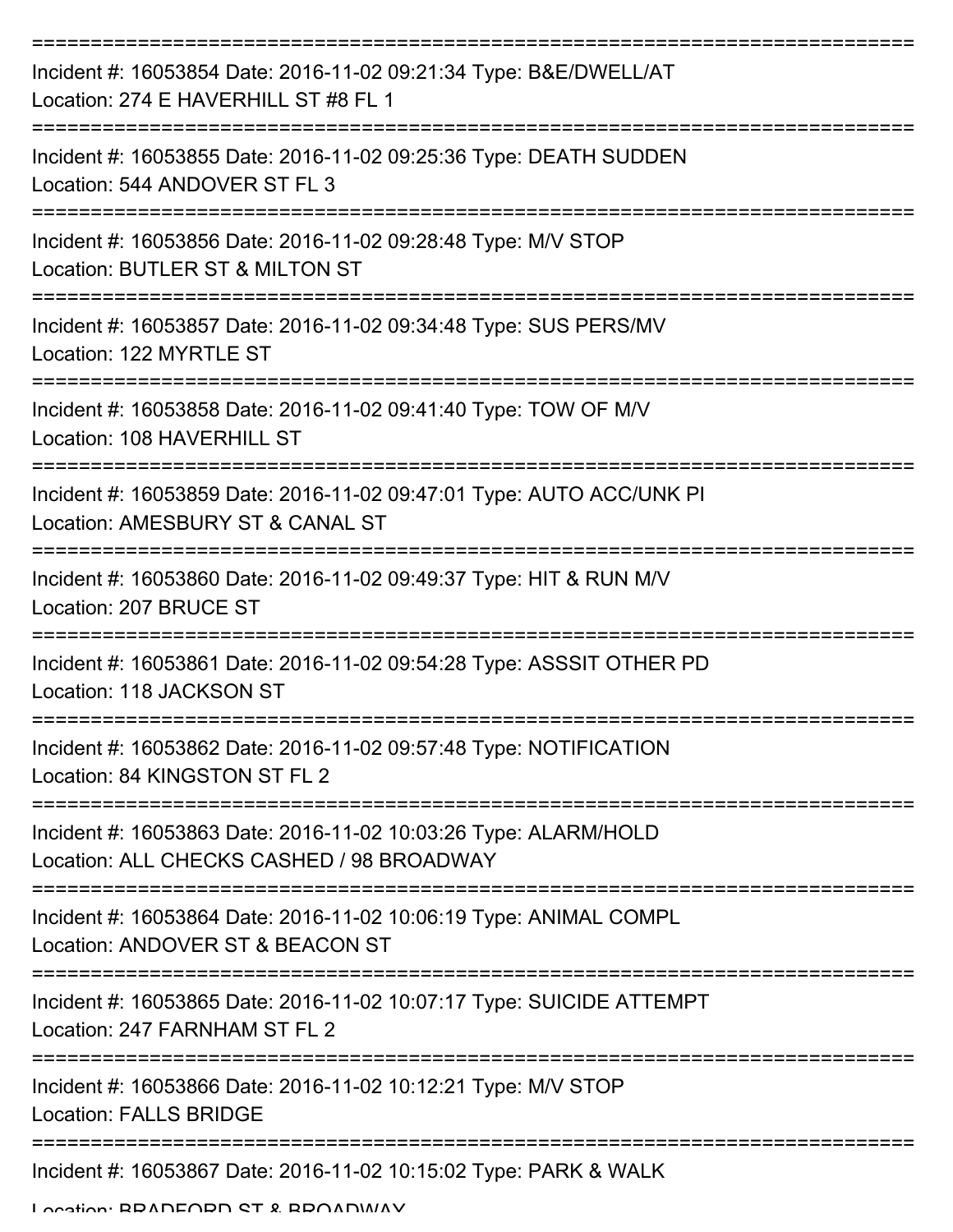| Incident #: 16053868 Date: 2016-11-02 10:16:29 Type: GENERAL SERV<br>Location: LAWRENCE PUBLIC LIBRARY / 51 LAWRENCE ST |
|-------------------------------------------------------------------------------------------------------------------------|
| Incident #: 16053869 Date: 2016-11-02 10:28:40 Type: TOW OF M/V<br>Location: 55 GARFIELD ST                             |
| Incident #: 16053871 Date: 2016-11-02 10:39:57 Type: AUTO ACC/NO PI<br>Location: 24 BROOK ST                            |
| Incident #: 16053870 Date: 2016-11-02 10:40:13 Type: M/V STOP<br>Location: ANDOVER ST & S UNION ST                      |
| Incident #: 16053872 Date: 2016-11-02 10:48:46 Type: HIT & RUN M/V<br>Location: BROADWAY & WATER ST                     |
| Incident #: 16053873 Date: 2016-11-02 10:58:39 Type: M/V STOP<br>Location: S UNION ST & WINTHROP AV                     |
| Incident #: 16053874 Date: 2016-11-02 10:59:02 Type: NOTIFICATION<br>Location: 86 PHILLIPS ST #APT3                     |
| Incident #: 16053875 Date: 2016-11-02 11:03:46 Type: MEDIC SUPPORT<br>Location: 35 JACKSON ST                           |
| Incident #: 16053876 Date: 2016-11-02 11:04:26 Type: GENERAL SERV<br>Location: 50 COMMON ST                             |
| Incident #: 16053877 Date: 2016-11-02 11:08:25 Type: ALARM/BURG<br>Location: 22 ORCHARD ST                              |
| Incident #: 16053878 Date: 2016-11-02 11:16:23 Type: M/V STOP<br>Location: ORCHARD ST                                   |
| Incident #: 16053879 Date: 2016-11-02 11:17:26 Type: M/V STOP<br>Location: S UNION ST & WINTHROP AV                     |
| Incident #: 16053880 Date: 2016-11-02 11:23:10 Type: ALARM/BURG<br>Location: 83 BUNKERHILL ST                           |
| Incident #: 16053881 Date: 2016-11-02 11:26:14 Type: M/V STOP<br>Location: S UNION ST & WINTHROP AV                     |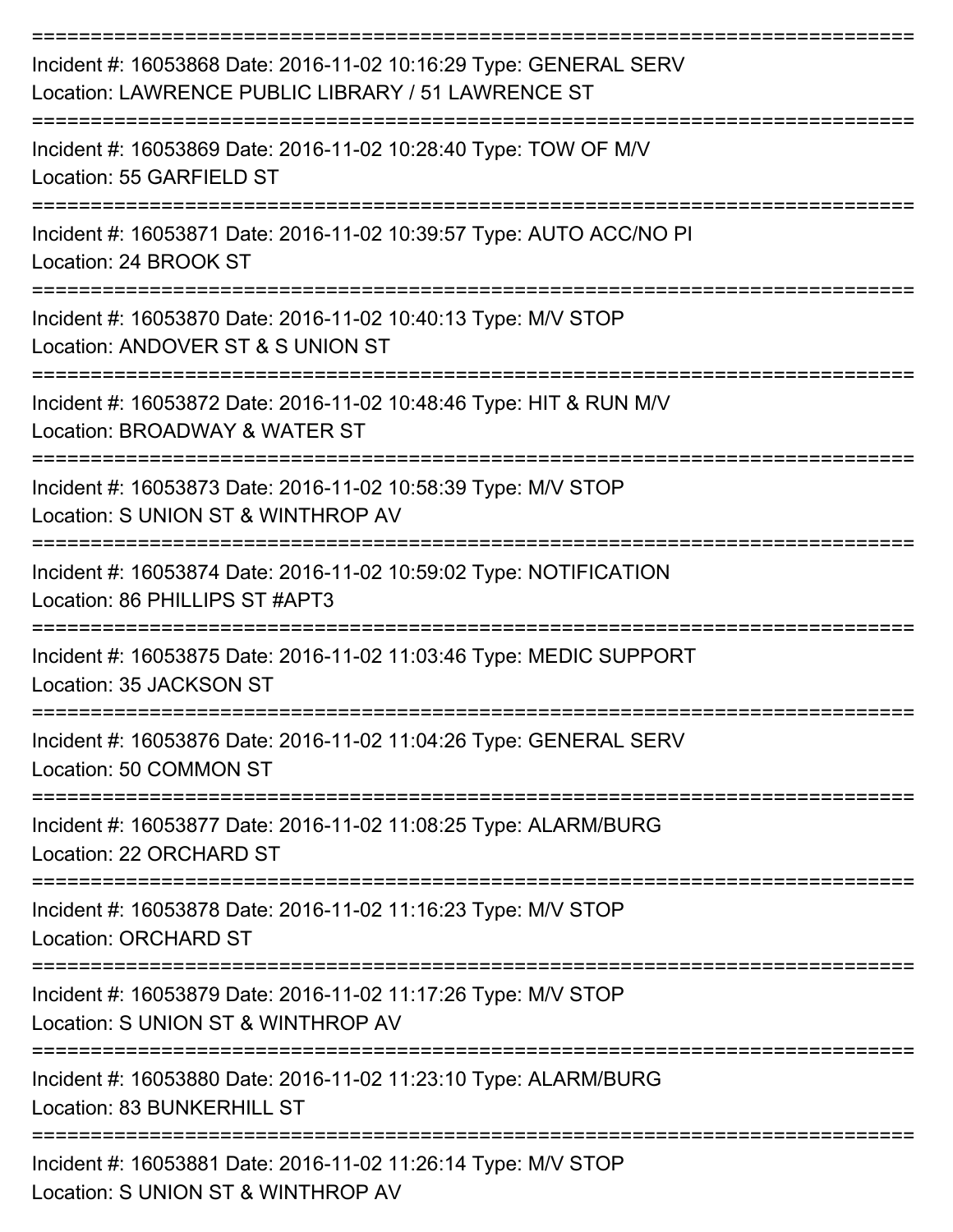| Incident #: 16053882 Date: 2016-11-02 12:13:26 Type: GENERAL SERV<br>Location: GREATER LAWRENCE FAMILY HEALTH / 11 LAWRENCE ST                                     |
|--------------------------------------------------------------------------------------------------------------------------------------------------------------------|
| ====================================<br>Incident #: 16053883 Date: 2016-11-02 12:25:13 Type: HIT & RUN M/V<br>Location: 354 MERRIMACK ST                           |
| Incident #: 16053884 Date: 2016-11-02 12:28:02 Type: MAN DOWN<br>Location: CENTRAL CATHOLIC HIGH SCHOOL / 300 HAMPSHIRE ST<br>==================================== |
| Incident #: 16053885 Date: 2016-11-02 12:33:29 Type: LARCENY/PAST<br>Location: 73 CAMBRIDGE ST                                                                     |
| Incident #: 16053886 Date: 2016-11-02 12:47:19 Type: GENERAL SERV<br><b>Location: 354 MERRIMACK ST</b>                                                             |
| Incident #: 16053887 Date: 2016-11-02 12:57:54 Type: DISORDERLY<br>Location: BERKELEY ST & JACKSON ST                                                              |
| -----------------------<br>Incident #: 16053888 Date: 2016-11-02 12:59:15 Type: M/V STOP<br>Location: COMMON ST & NEWBURY ST                                       |
| Incident #: 16053889 Date: 2016-11-02 13:01:39 Type: NEIGHBOR PROB<br>Location: 335D SALEM ST FL 2                                                                 |
| Incident #: 16053891 Date: 2016-11-02 13:02:13 Type: LARCENY/PAST<br>Location: 64 COMMON ST                                                                        |
| Incident #: 16053890 Date: 2016-11-02 13:02:22 Type: SUS PERS/MV<br>Location: BERKELEY ST & JACKSON ST                                                             |
| Incident #: 16053892 Date: 2016-11-02 13:06:00 Type: RECOV/STOL/MV<br>Location: 22 CYPRESS ST                                                                      |
| Incident #: 16053893 Date: 2016-11-02 13:13:00 Type: SUS PERS/MV<br>Location: AMESBURY ST & LAWRENCE ST                                                            |
| Incident #: 16053894 Date: 2016-11-02 13:13:57 Type: M/V STOP<br>Location: ELM ST & HAMPSHIRE ST                                                                   |
| -------------------------------<br>Incident #: 16053895 Date: 2016-11-02 13:21:12 Type: SHOPLIFTING<br>Location: MARSHALLS / 73 WINTHROP AV                        |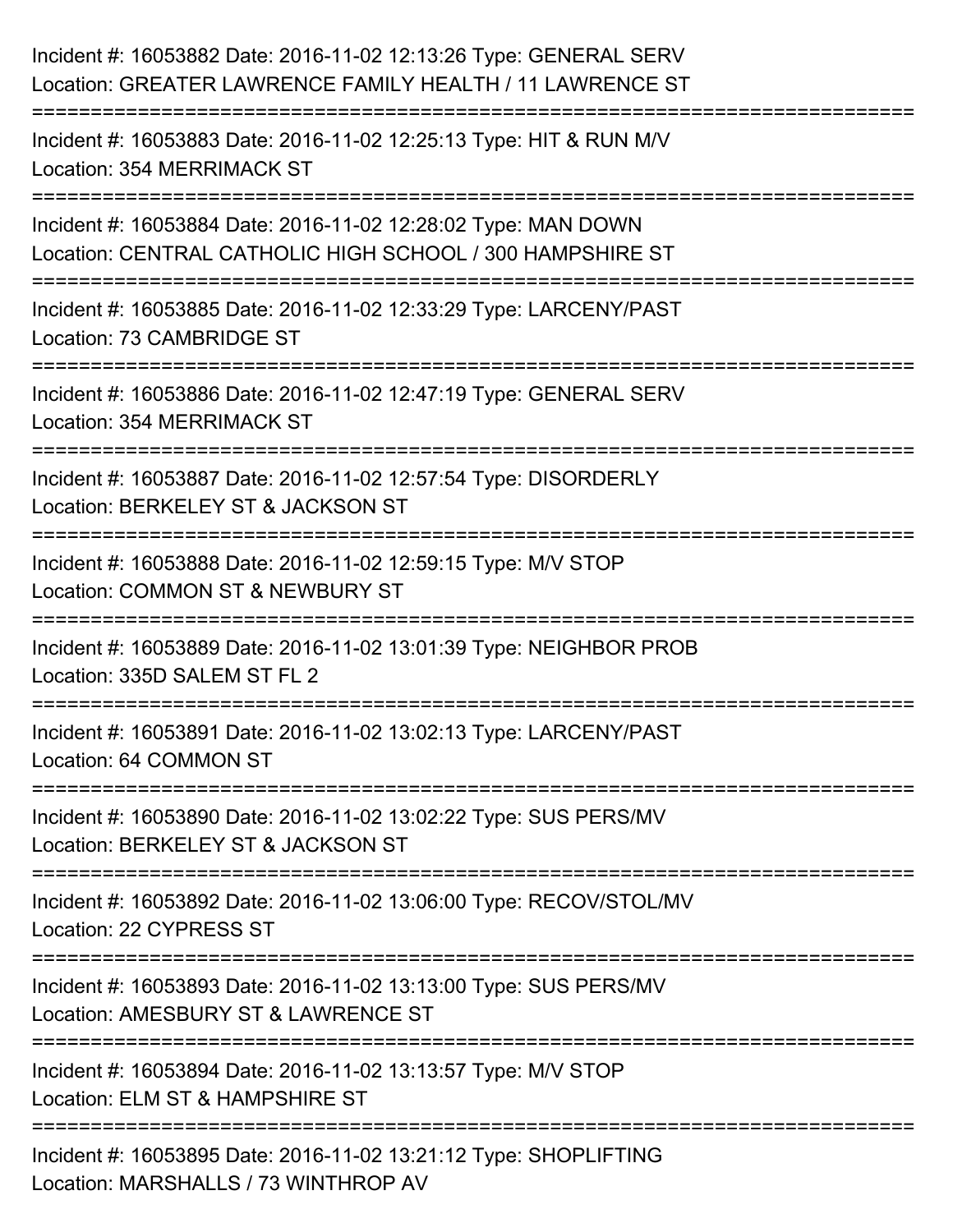| Incident #: 16053896 Date: 2016-11-02 13:22:24 Type: LOST PROPERTY<br>Location: LAWRENCE HIGH SCHOOL / 70 N PARISH RD       |
|-----------------------------------------------------------------------------------------------------------------------------|
| Incident #: 16053897 Date: 2016-11-02 13:28:16 Type: M/V STOP<br>Location: CARVER ST & SALEM ST                             |
| Incident #: 16053899 Date: 2016-11-02 13:43:13 Type: LARCENY/PAST<br>Location: 64 COMMON ST                                 |
| Incident #: 16053898 Date: 2016-11-02 13:43:19 Type: AUTO ACC/NO PI<br>Location: 407 ESSEX ST                               |
| Incident #: 16053900 Date: 2016-11-02 13:46:32 Type: M/V STOP<br>Location: BROADWAY & WATER ST<br>:======================== |
| Incident #: 16053902 Date: 2016-11-02 13:49:23 Type: M/V STOP<br>Location: BROADWAY                                         |
| Incident #: 16053901 Date: 2016-11-02 13:49:48 Type: SEX OFFENDER<br><b>Location: 29 LINEHAN ST</b>                         |
| Incident #: 16053903 Date: 2016-11-02 13:55:03 Type: DISABLED MV<br>Location: ALDER ST & HAMPSHIRE ST                       |
| Incident #: 16053904 Date: 2016-11-02 14:04:04 Type: AUTO ACC/UNK PI<br>Location: 305 ESSEX ST                              |
| Incident #: 16053905 Date: 2016-11-02 14:11:49 Type: UNWANTEDGUEST<br>Location: 19 WINTER ST                                |
| Incident #: 16053906 Date: 2016-11-02 14:24:40 Type: ALARM/BURG<br>Location: 39 AMHERST ST                                  |
| Incident #: 16053907 Date: 2016-11-02 14:25:41 Type: INVEST CONT<br>Location: 100 WATER ST<br>------------------------      |
| Incident #: 16053908 Date: 2016-11-02 14:29:51 Type: DRUG VIO<br>Location: BELMONT ST & DURANT ST                           |
| Incident #: 16053909 Date: 2016-11-02 14:37:17 Type: STOL/MV/PAS<br>Location: 23 BENNETT ST                                 |

===========================================================================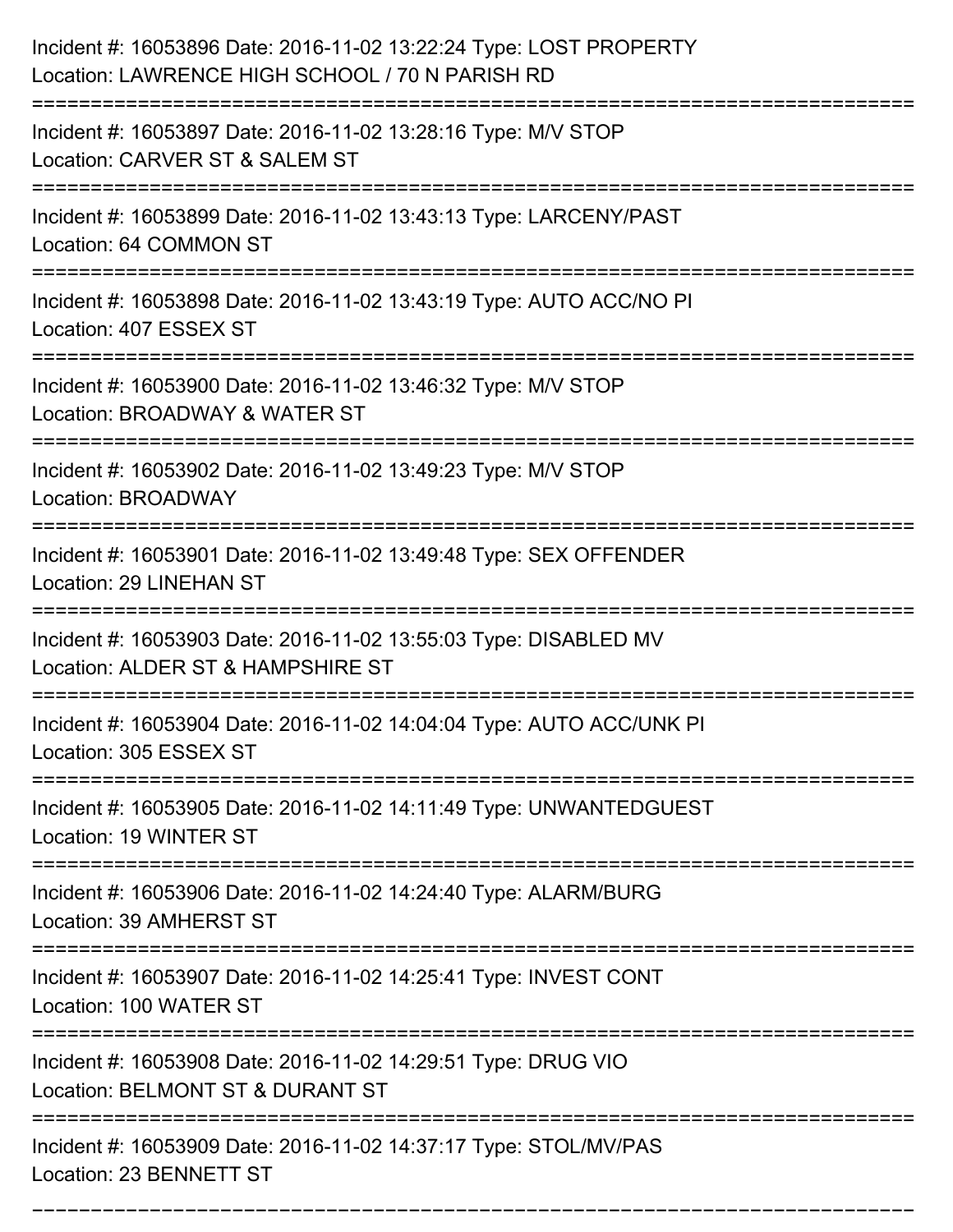| Incident #: 16053910 Date: 2016-11-02 14:43:27 Type: AUTO ACC/NO PI<br>Location: FERRY ST & MARSTON ST                                         |
|------------------------------------------------------------------------------------------------------------------------------------------------|
| ==============================<br>Incident #: 16053911 Date: 2016-11-02 15:13:08 Type: M/V STOP<br>Location: 141 AMESBURY ST<br>-------------- |
| Incident #: 16053912 Date: 2016-11-02 15:16:35 Type: LIC PLATE STO<br>Location: 8 LEA ST                                                       |
| Incident #: 16053913 Date: 2016-11-02 15:19:57 Type: SUS PERS/MV<br>Location: 98 BRADFORD ST                                                   |
| Incident #: 16053914 Date: 2016-11-02 15:30:21 Type: SUS PERS/MV<br>Location: LAPLUME PRINTING + ENGRAVING / 1 FARLEY ST                       |
| Incident #: 16053915 Date: 2016-11-02 15:36:41 Type: 209A/SERVE<br>Location: HEAVENLY DONUTS / 262 ESSEX ST<br>---------------------           |
| Incident #: 16053916 Date: 2016-11-02 15:45:09 Type: GENERAL SERV<br><b>Location: SHAWSHEEN RD</b>                                             |
| Incident #: 16053917 Date: 2016-11-02 15:56:56 Type: INVEST CONT<br>Location: 102 WATER ST                                                     |
| Incident #: 16053918 Date: 2016-11-02 16:08:02 Type: DISTURBANCE<br>Location: ABBOTT ST & PHILLIPS ST                                          |
| Incident #: 16053919 Date: 2016-11-02 16:08:23 Type: KEEP PEACE<br>Location: 137 WARWICK ST                                                    |
| Incident #: 16053920 Date: 2016-11-02 16:13:59 Type: M/V STOP<br>Location: MERRIMACK ST & S UNION ST                                           |
| Incident #: 16053922 Date: 2016-11-02 16:18:15 Type: LARCENY/MV/PAST<br>Location: 342 BROADWAY                                                 |
| Incident #: 16053921 Date: 2016-11-02 16:24:50 Type: M/V STOP<br>Location: 240 S BROADWAY                                                      |
| Incident #: 16053923 Date: 2016-11-02 16:51:15 Type: KEEP PEACE<br>Location: 47 KENT ST #B                                                     |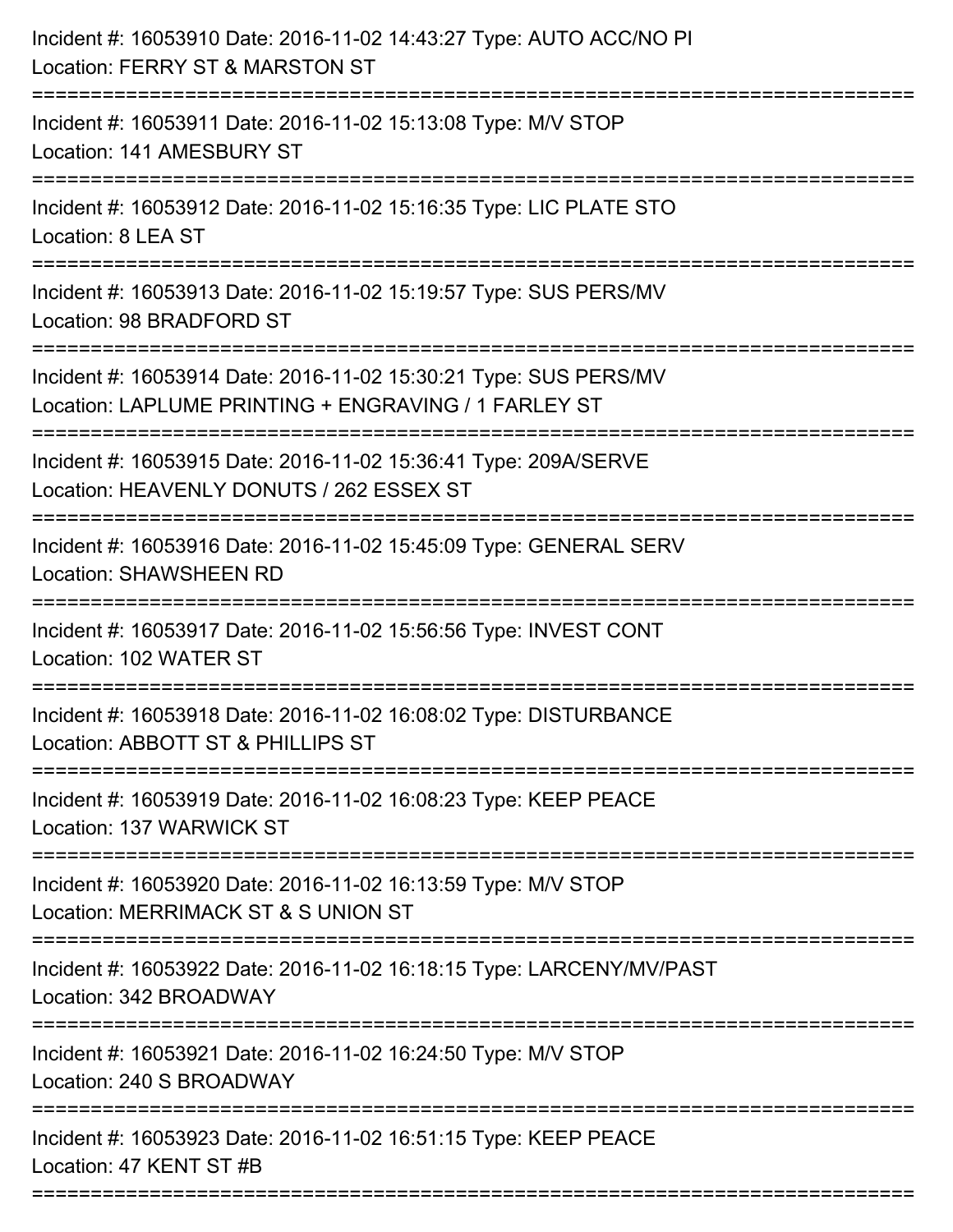Location: 16 LEEDS TER

| Incident #: 16053925 Date: 2016-11-02 17:04:07 Type: NOISE ORD<br>Location: 6 INMAN ST #28 FL 2          |
|----------------------------------------------------------------------------------------------------------|
| Incident #: 16053926 Date: 2016-11-02 17:07:02 Type: MV/BLOCKING<br>Location: 101 AMESBURY ST            |
| Incident #: 16053928 Date: 2016-11-02 17:27:12 Type: CK WELL BEING<br>Location: 33 JUNIPER ST FL 3       |
| Incident #: 16053927 Date: 2016-11-02 17:28:42 Type: M/V STOP<br>Location: 533 HAVERHILL ST              |
| Incident #: 16053929 Date: 2016-11-02 17:33:13 Type: GENERAL SERV<br>Location: 314 ESSEX ST              |
| Incident #: 16053930 Date: 2016-11-02 17:36:08 Type: UNKNOWN PROB<br>Location: 8 INMAN ST #14            |
| Incident #: 16053931 Date: 2016-11-02 17:38:23 Type: DOMESTIC/PROG<br>Location: 271 S BROADWAY FL 1      |
| Incident #: 16053932 Date: 2016-11-02 17:39:35 Type: AUTO ACC/NO PI<br>Location: CANAL ST & HAMPSHIRE ST |
| Incident #: 16053933 Date: 2016-11-02 18:03:22 Type: ALARM/BURG<br>Location: 428 ESSEX ST                |
| Incident #: 16053934 Date: 2016-11-02 18:08:15 Type: B&E/PAST<br>Location: 162 ANDOVER ST                |
| Incident #: 16053935 Date: 2016-11-02 18:11:18 Type: DRUG OVERDOSE<br>Location: WENDYS / 55 HAMPSHIRE ST |
| Incident #: 16053936 Date: 2016-11-02 18:17:32 Type: M/V STOP<br>Location: BERKELEY ST & JACKSON ST      |
| Incident #: 16053937 Date: 2016-11-02 18:19:06 Type: M/V STOP<br>Location: S BROADWAY & SHATTUCK ST      |
|                                                                                                          |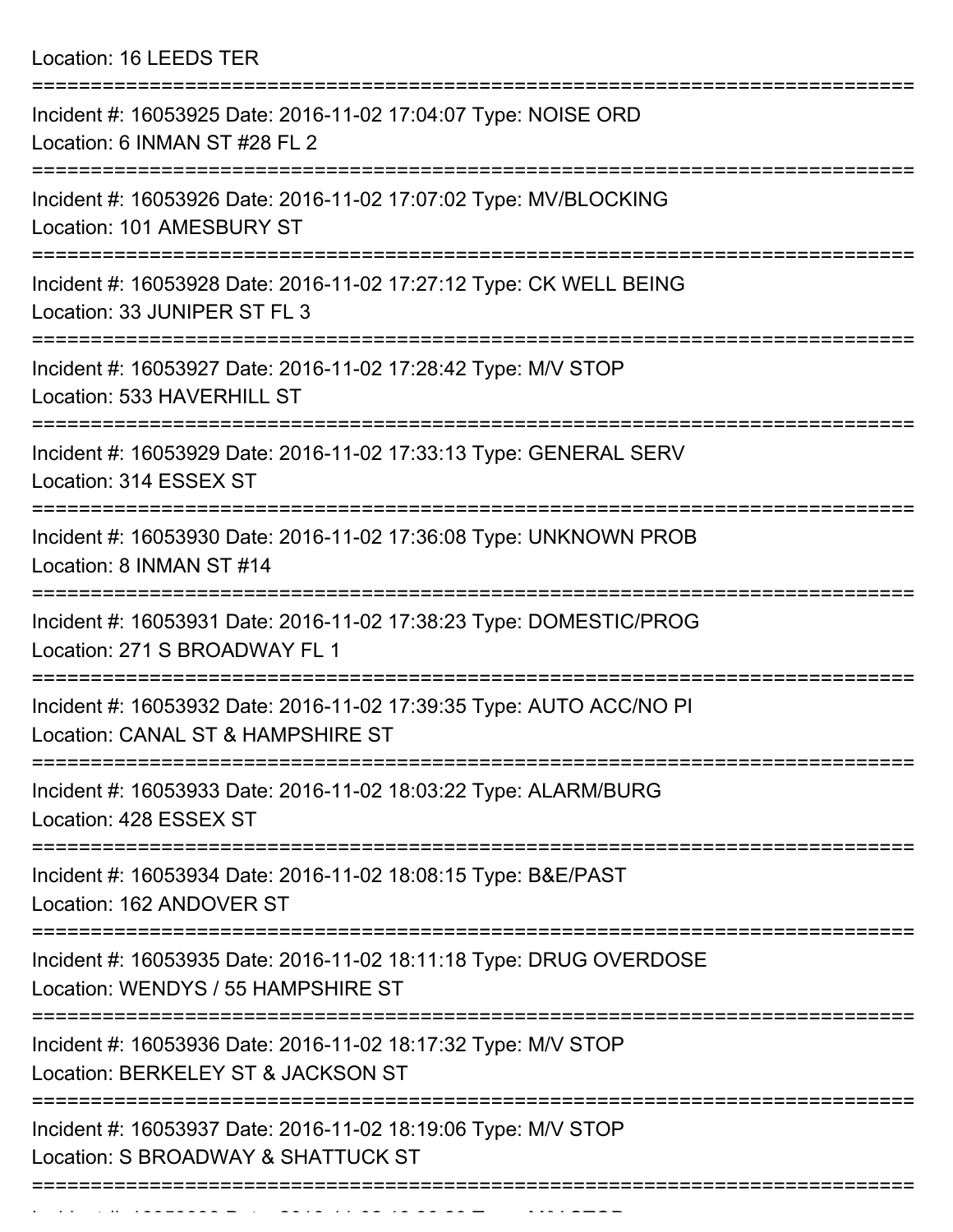Location: HAMPSHIRE ST & PARK ST =========================================================================== Incident #: 16053939 Date: 2016-11-02 18:36:55 Type: DISTURBANCE Location: 187 CHESTNUT ST =========================================================================== Incident #: 16053940 Date: 2016-11-02 18:55:02 Type: M/V STOP Location: COMMON ST & HAMPSHIRE ST =========================================================================== Incident #: 16053941 Date: 2016-11-02 18:56:06 Type: GENERAL SERV Location: 198 ESSEX ST #101 =========================================================================== Incident #: 16053942 Date: 2016-11-02 18:57:55 Type: CK WELL BEING Location: 48 BELLEVUE ST =========================================================================== Incident #: 16053943 Date: 2016-11-02 19:13:38 Type: THREATS Location: 11 SUMMER ST #701 FL 7 =========================================================================== Incident #: 16053944 Date: 2016-11-02 19:48:14 Type: MAL DAMAGE Location: 3-5 HOLTON ST =========================================================================== Incident #: 16053945 Date: 2016-11-02 19:53:43 Type: M/V STOP Location: APPLETON ST & METHUEN ST =========================================================================== Incident #: 16053946 Date: 2016-11-02 20:28:49 Type: DISTURBANCE Location: 39 RIDGEWOOD CIR =========================================================================== Incident #: 16053947 Date: 2016-11-02 20:34:38 Type: DEATH SUDDEN Location: 9 E HAVERHILL ST FL 1 =========================================================================== Incident #: 16053948 Date: 2016-11-02 21:14:18 Type: CK WELL BEING Location: 48 BELLEVUE ST =========================================================================== Incident #: 16053949 Date: 2016-11-02 21:16:21 Type: FIGHT Location: 383 BROADWAY =========================================================================== Incident #: 16053950 Date: 2016-11-02 21:29:29 Type: RECOV/STOL/MV Location: BROADWAY & PARK ST =========================================================================== Incident #: 16053951 Date: 2016-11-02 21:32:45 Type: M/V STOP Location: HALL ST & PARK ST ===========================================================================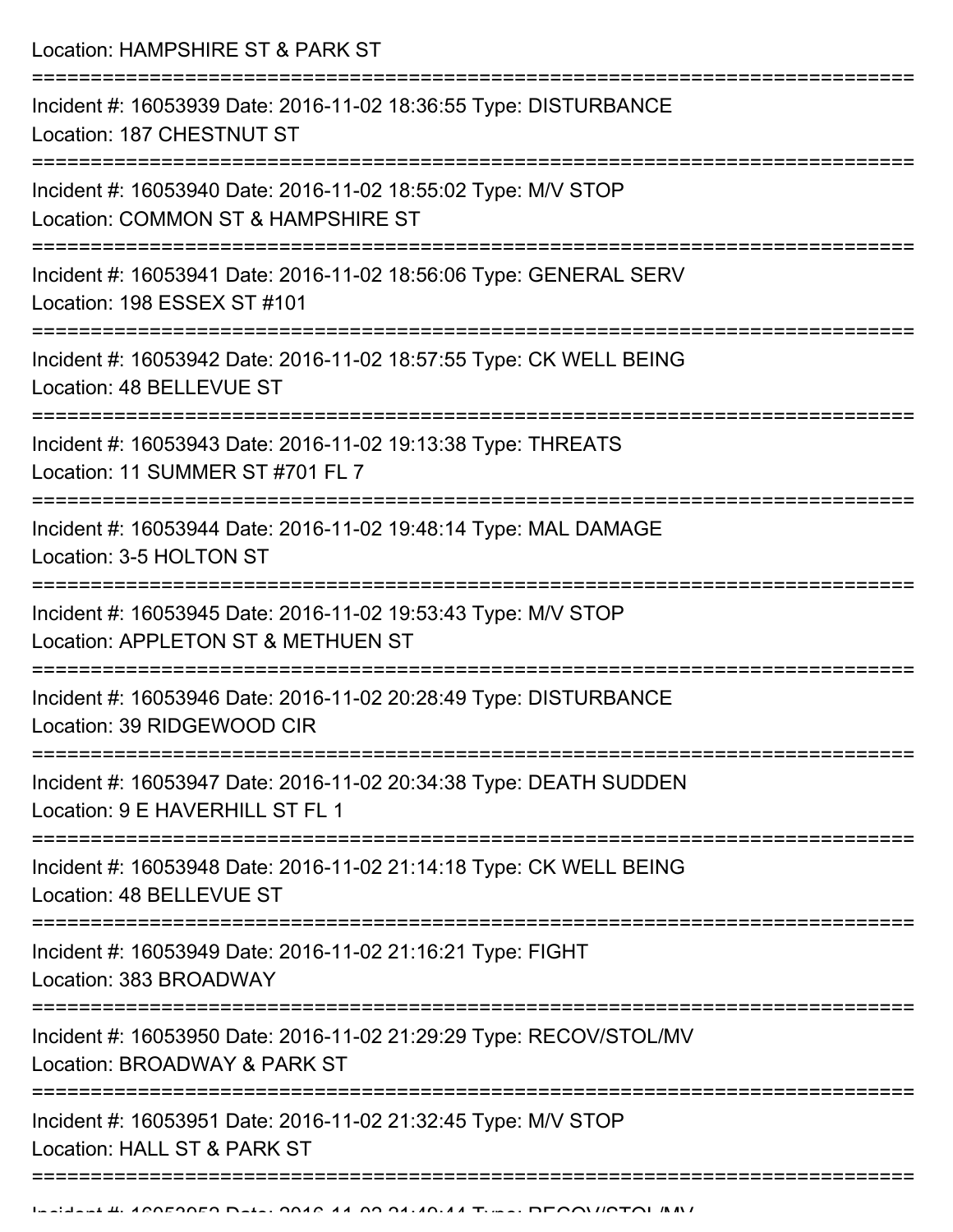## Location: 78 HANCOCK ST

| Incident #: 16053953 Date: 2016-11-02 21:51:47 Type: M/V STOP<br>Location: HAMPSHIRE ST & HAVERHILL ST   |
|----------------------------------------------------------------------------------------------------------|
| Incident #: 16053954 Date: 2016-11-02 21:52:47 Type: HIT & RUN M/V<br>Location: 24 BELMONT ST            |
| Incident #: 16053955 Date: 2016-11-02 21:59:21 Type: M/V STOP<br>Location: BROADWAY & COMMON ST          |
| Incident #: 16053956 Date: 2016-11-02 22:02:35 Type: M/V STOP<br>Location: HAMPSHIRE ST & LOWELL ST      |
| Incident #: 16053958 Date: 2016-11-02 22:02:39 Type: SUICIDE ATTEMPT<br>Location: 0 BROADWAY             |
| Incident #: 16053957 Date: 2016-11-02 22:03:21 Type: M/V STOP<br>Location: BROADWAY & HAVERHILL ST       |
| Incident #: 16053959 Date: 2016-11-02 22:16:52 Type: M/V STOP<br>Location: OAK ST & SHORT ST             |
| Incident #: 16053960 Date: 2016-11-02 22:17:42 Type: M/V STOP<br>Location: OAK ST & SHORT ST             |
| Incident #: 16053961 Date: 2016-11-02 22:23:41 Type: CK WELL BEING<br>Location: 22 CANTON ST #5B         |
| Incident #: 16053962 Date: 2016-11-02 22:38:14 Type: GENERAL SERV<br>Location: LAWRENCE ST & OAK ST      |
| Incident #: 16053963 Date: 2016-11-02 22:43:44 Type: CK WELL BEING<br>Location: 83 AMHERST ST            |
| Incident #: 16053964 Date: 2016-11-02 23:07:35 Type: NOISE ORD<br>Location: FLORENCE AV & HAVERHILL ST   |
| Incident #: 16053965 Date: 2016-11-02 23:09:29 Type: MAL DAMAGE<br>Location: SEVEN ELEVEN / 370 BROADWAY |
|                                                                                                          |